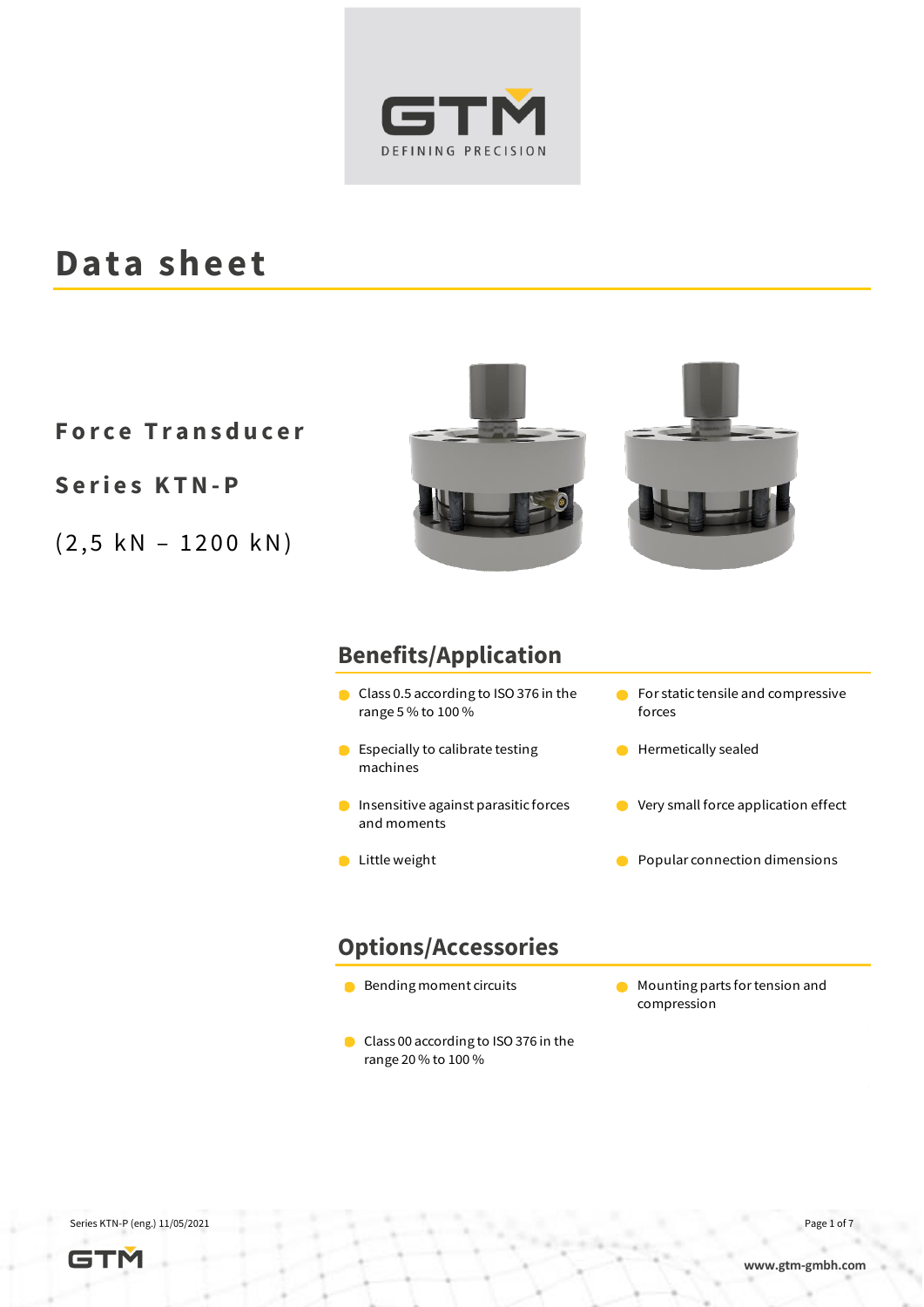## Technical data Class 0,5

|                   | Nominal force                                            | $F_{nom}$        | kN                | 2,5                   | 5        | 10  | 20   | 50  | 100 | 250  | 600 | 1200 |
|-------------------|----------------------------------------------------------|------------------|-------------------|-----------------------|----------|-----|------|-----|-----|------|-----|------|
| Metrological Data | Force measurment range                                   |                  | $\%$              | $5 - 100$             |          |     |      |     |     |      |     |      |
|                   | Interpolation error                                      | $f_c$            | $\frac{0}{0}$     | 0,045                 |          |     |      |     |     |      |     |      |
|                   | Reversibility error                                      | $\mathcal V$     | $\%$              | 0,14                  |          |     |      |     |     |      |     |      |
|                   | Repeatability error in<br>unchanged mounting position    | b'               | $\frac{0}{0}$     |                       | 0,045    |     |      |     |     |      |     |      |
|                   | Reproducibility error in<br>different mounting positions | $\boldsymbol{b}$ | $\%$              |                       | 0,09     |     |      |     |     |      |     |      |
|                   | Zero error                                               | $f_{0}$          | $\%$              | 0,02                  |          |     |      |     |     |      |     |      |
|                   | Creep                                                    |                  | $\%$              | 0,03                  |          |     |      |     |     |      |     |      |
|                   | Temperature effect on<br>characteristic value per 10K    | $TK_C$           | %/10K             | 0,02                  |          |     |      |     |     |      |     |      |
|                   | Temperature effect on<br>zero signal per 10K             | $TK_0$           | %/10K             | 0,02                  |          |     |      |     |     |      |     |      |
| Electrical Data   | Rated characteristic value                               | $C_{nom}$        | mV/V              | $\overline{2}$<br>2,4 |          |     |      |     |     |      |     |      |
|                   | Input resistance                                         | $R_e$            | Ω                 | ca. 1100              |          |     |      |     |     |      |     |      |
|                   | Output resistance                                        | $R_a$            | $\Omega$          | ca. 1000              |          |     |      |     |     |      |     |      |
|                   | Insulation resistance                                    | $R_{is}$         | Ω                 | $>10^{9}$             |          |     |      |     |     |      |     |      |
|                   | Operating range of<br>excitation voltage                 | $B_{U, G}$       | $\vee$            |                       | $5 - 12$ |     |      |     |     |      |     |      |
|                   | Protection<br>(DIN EN 60529)                             |                  |                   | 54                    |          |     |      |     |     |      |     |      |
| Mechanical Data   | Mass                                                     | m                | kg                | 1,4                   | 1,3      | 1,4 | 3    | 3,3 | 10  | 13,5 | 45  | 100  |
|                   | Mass compression force<br>transmission parts             | $\boldsymbol{m}$ | kg                | 0,08                  |          |     | 0,13 | 0,4 | 0,9 | 5,5  | 5,5 |      |
|                   | Mass tension force<br>transmission parts                 | m                | kg                | 0,5                   | 0,4      |     | 0,6  | 0,8 | 2,2 | 8    | 17  | 31   |
|                   | Force limit                                              |                  | $\%$              | 110                   |          |     |      |     |     |      |     |      |
|                   | <b>Breaking force</b>                                    |                  | $\%$              | 200                   |          |     |      |     |     |      |     |      |
|                   | Rated temperature range                                  | $B_{T, nom}$     | $^{\circ}{\rm C}$ | $17 - 27$             |          |     |      |     |     |      |     |      |
|                   | Operating temperature range                              | $B_{T, G}$       | $^{\circ}{\rm C}$ | $10 - 35$             |          |     |      |     |     |      |     |      |

Series KTN-P (eng.) 11/05/2021 Page 2 of 7

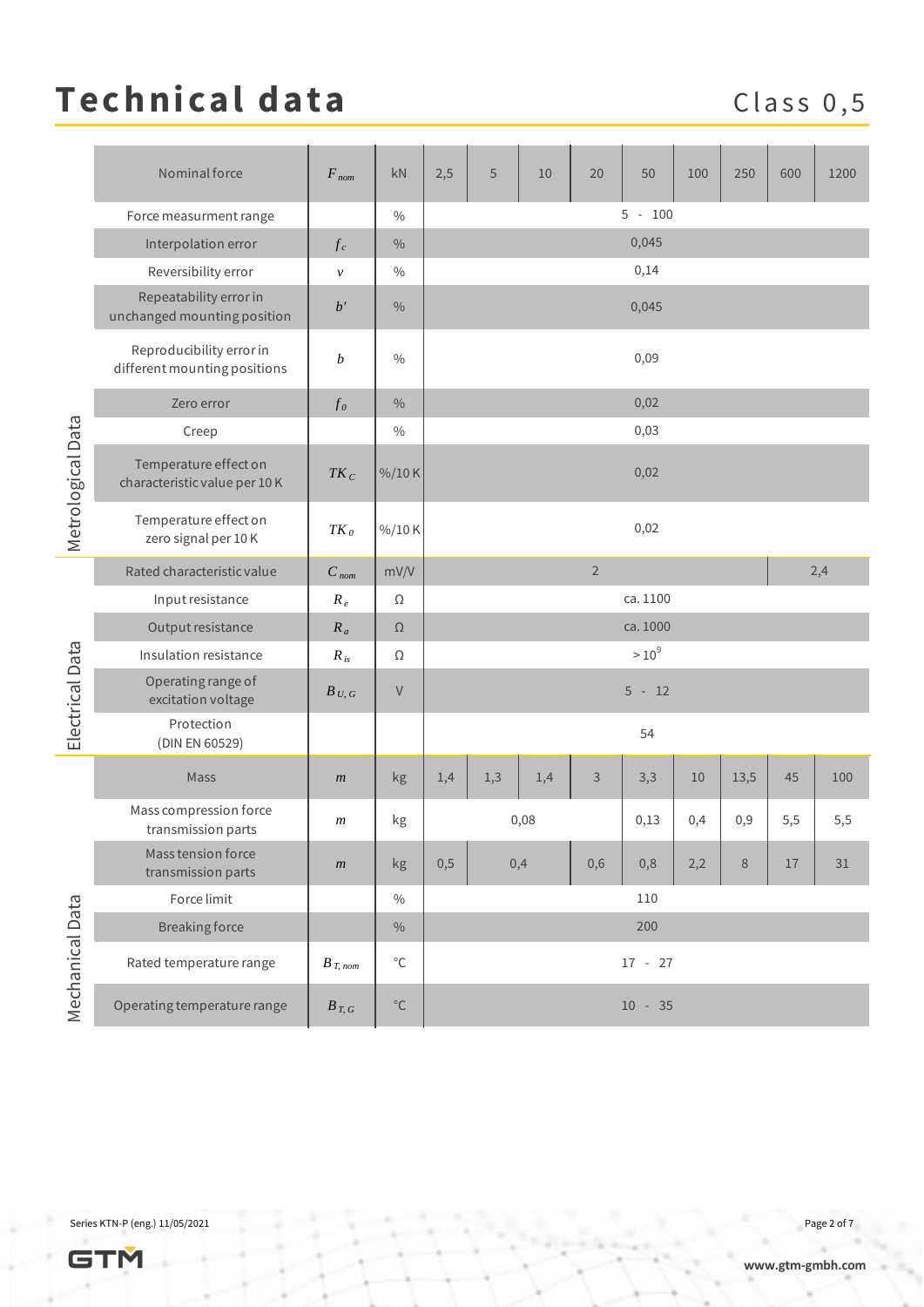### **Cable connection**



1) View too weldingside





- 
- 
- 



*Plugable connection End not connected (optional)*

Series KTN-P (eng.) 11/05/2021 Page 3 of 7

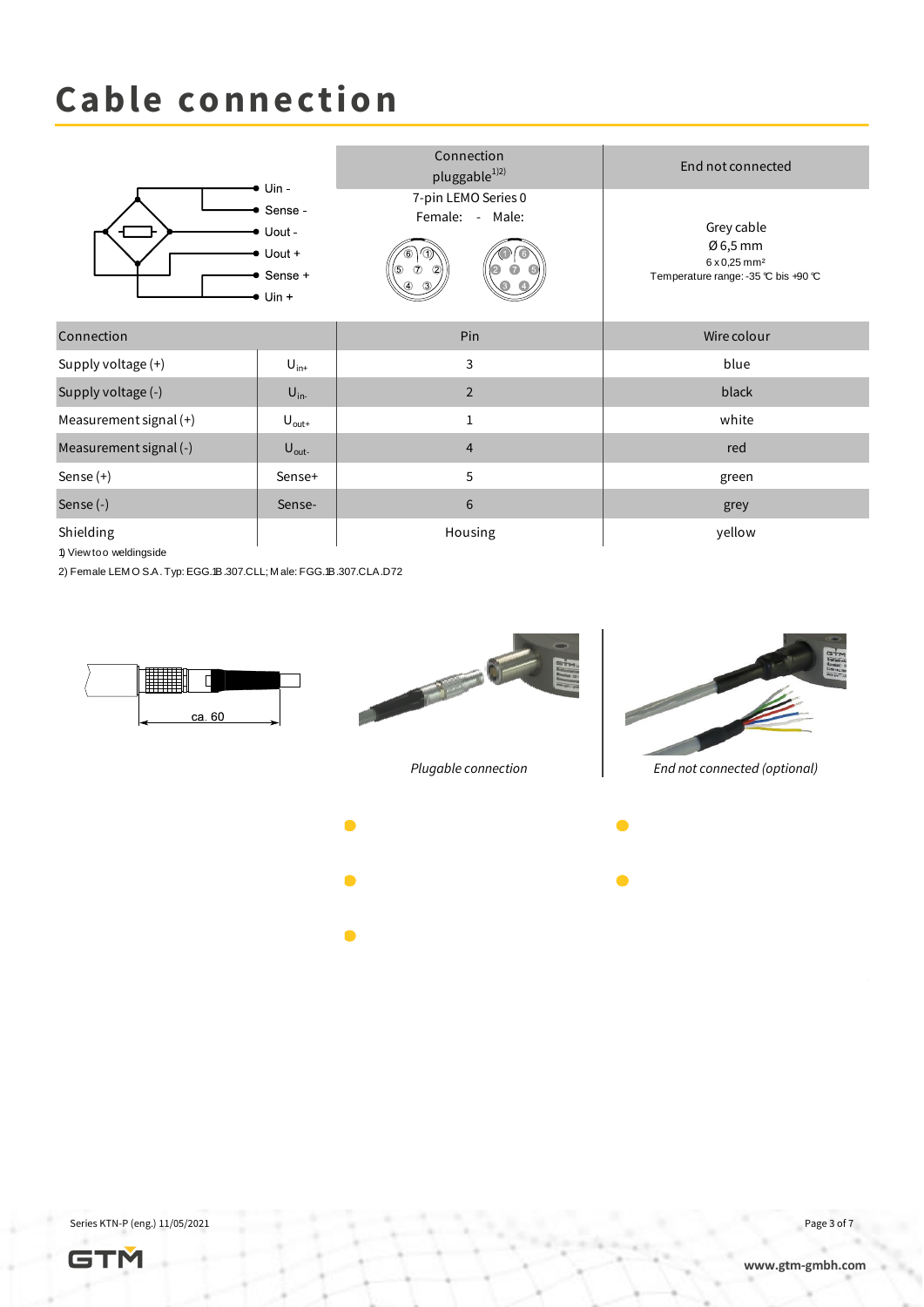Optional fixed cable connection to transducers possible

Series KTN-P (eng.) 11/05/2021 Page 4 of 7

**[www.gtm-gmbh.com](http://www.gtm-gmbh.com/)**

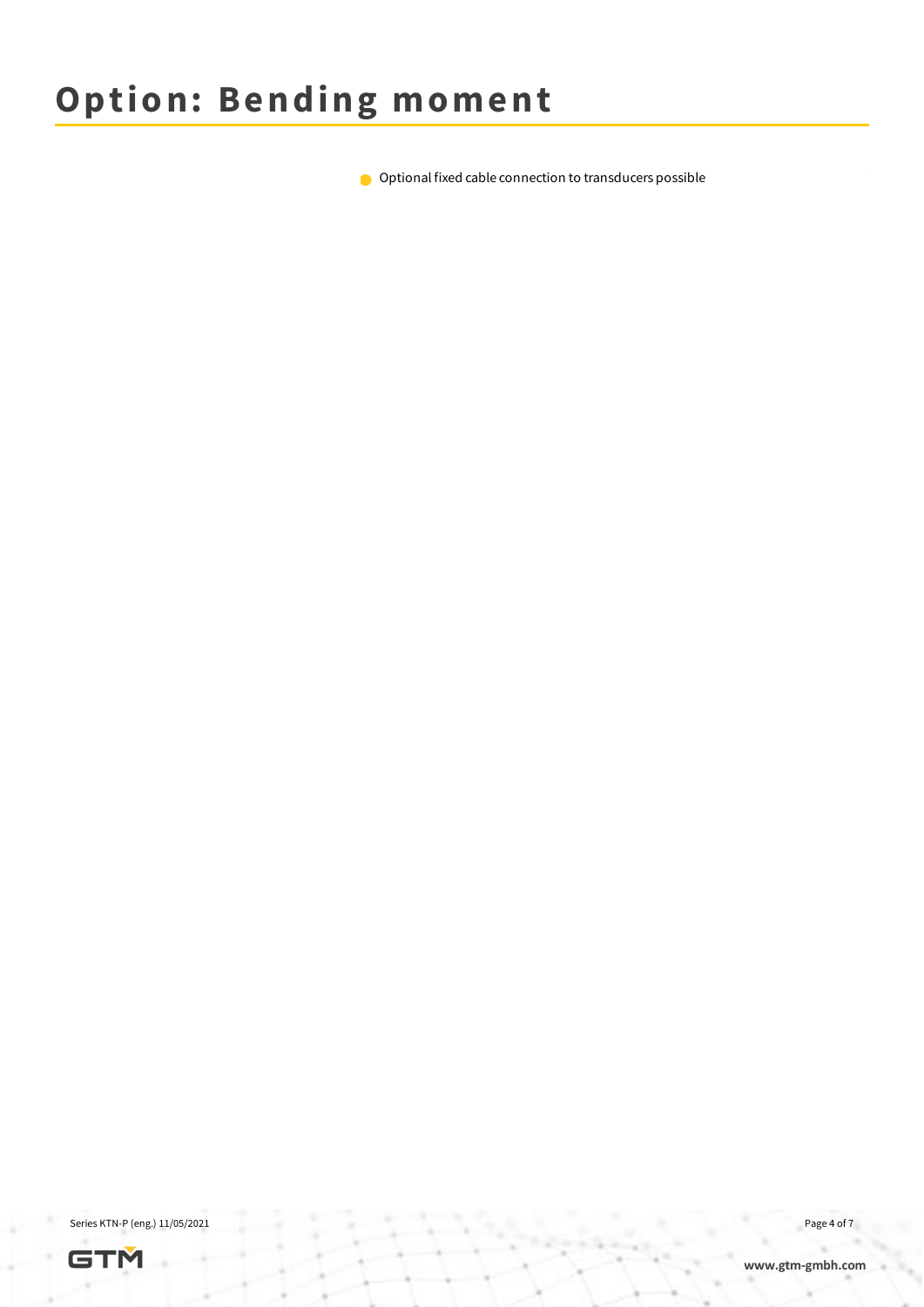# Mating dimensions up to 100 kN



Series KTN-P (eng.) 11/05/2021 Page 5 of 7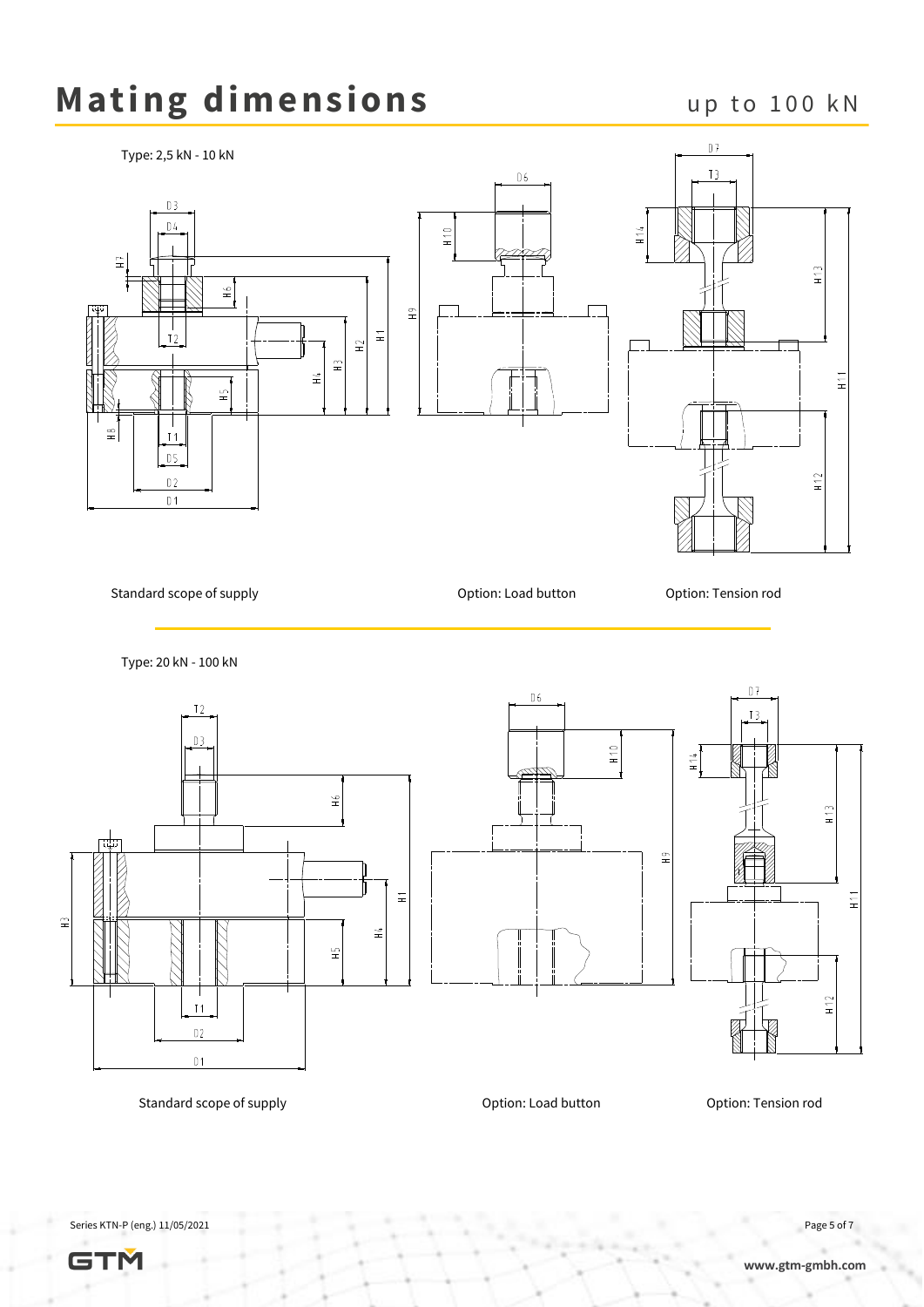### Mating dimensions up to 1200 kN

Type: 250 kN





Standard scope of supply **Standard scope of supply** Option: Load button **Constanting Constanting Constanting Constanting Constanting Constanting Constanting Constanting Constanting Constanting Constanting Constanting Const** 

Type: 600 kN – 1200 kN





 $0\,6$ 

 $H10$ 

 $\frac{9}{11}$ 



Standard scope of supply extending the Coption: Load button Coption: Tension rod